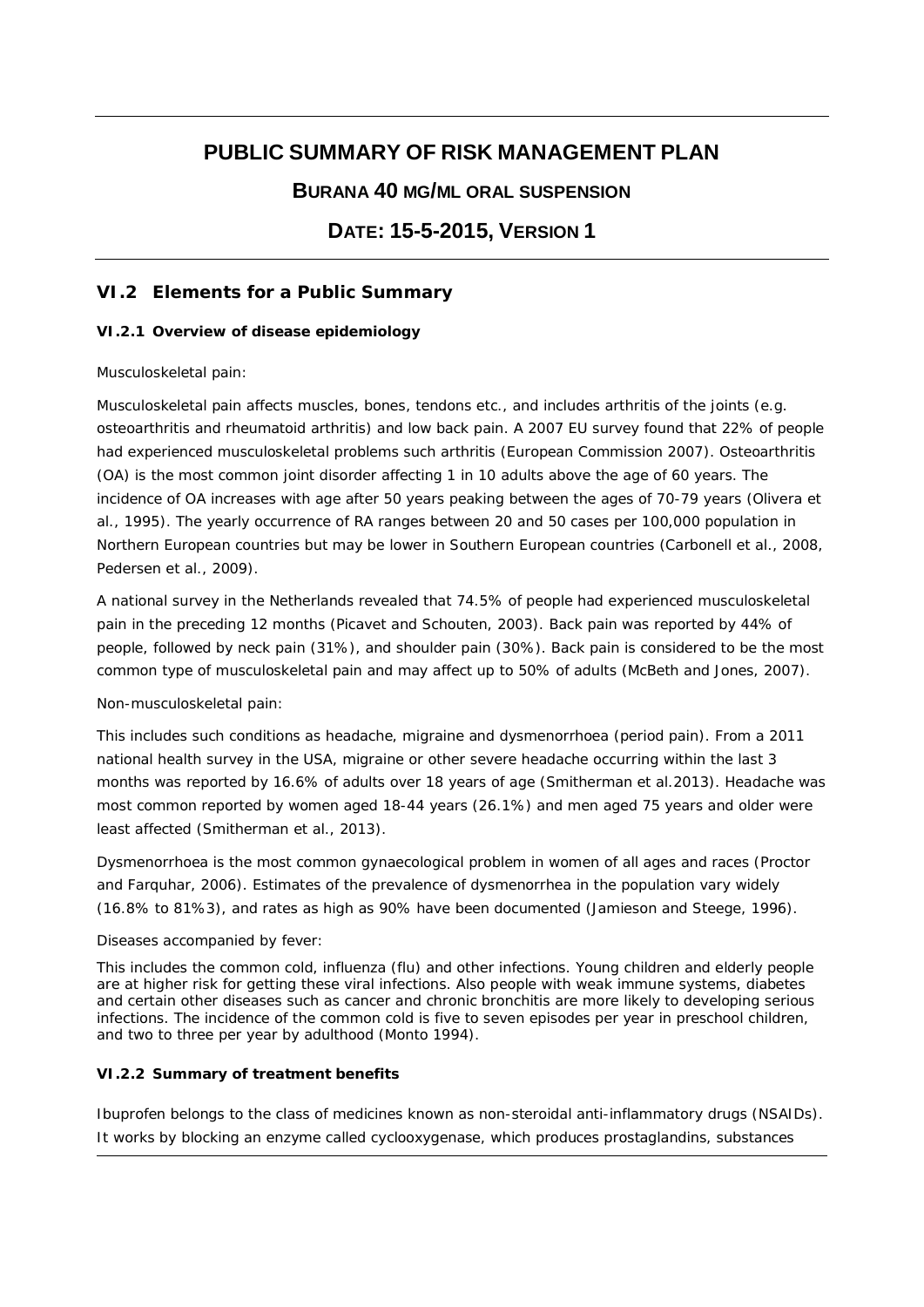that are involved in producing pain and inflammation. Ibuprofen reduces levels of prostaglandins and is therefore used to treat symptoms of pain, swelling, inflammation and fever which can occur in conditions such as cold/flu, muscular injury and arthritis.

Pinewood does not have access to data from clinical trials on the brand leader, so cannot provide an informed analysis of the treatment benefits. However, Ibuprofen Oral Suspension can be effective in the following indications:

#### Children under 12 years

Ibuprofen 200 mg/5 ml Oral Suspension is indicated for rheumatic or muscular pain, headache, dental pain, feverishness (including post-immunisation pyrexia), symptoms of cold and influenza.

#### Over 12 years

Ibuprofen 200 mg/5 ml Oral Suspension is indicated for rheumatic or muscular pain, pain of nonserious arthritic conditions, backache, neuralgia, migraine, headache, dental pain, dysmenorrhoea, feverishness, symptoms of colds and influenza.

#### *VI.2.3 Unknowns relating to treatment benefits*

Pinewood does not have access to data from clinical trials on the brand leader, so cannot provide an informed analysis of the unknowns relating to treatment benefits. However, there is no evidence currently available to indicate that dosing should be adjusted in elderly patients or in patients of different ethnic groups. The safety and effectiveness of Ibuprofen in children under 3 months of age or weighing less than 5kg have not been established.

#### *VI.2.4 Summary of safety concerns*

**Important identified risks**

| Risk                                                                                                                           | What is known                                                                                                                                                                                                                                                                                                                                                                                                                                                                                                                                                               | Preventability                                                                                                                                                                                                                                                                                                                                                                                                                                                                                                                                                                                                                                                                                          |
|--------------------------------------------------------------------------------------------------------------------------------|-----------------------------------------------------------------------------------------------------------------------------------------------------------------------------------------------------------------------------------------------------------------------------------------------------------------------------------------------------------------------------------------------------------------------------------------------------------------------------------------------------------------------------------------------------------------------------|---------------------------------------------------------------------------------------------------------------------------------------------------------------------------------------------------------------------------------------------------------------------------------------------------------------------------------------------------------------------------------------------------------------------------------------------------------------------------------------------------------------------------------------------------------------------------------------------------------------------------------------------------------------------------------------------------------|
| Serious gastrointestinal toxicity<br>including bleeding, ulceration or<br>perforation<br>(Effects on the stomach and<br>bowel) | The most common side effects<br>of ibuprofen are stomach<br>problems including nausea,<br>vomiting and tummy pain.<br>Ibuprofen can also cause<br>serious side effects in the<br>stomach or bowel such as<br>ulcers, bleeding or burst<br>(perforated) ulcers. Elderly<br>patients, patients on higher<br>doses of ibuprofen, patients<br>with a past history of ulcers, or<br>those on certain other<br>medications may be more at<br>risk of getting ulcers related to<br>ibuprofen use. Also, patients<br>who take ibuprofen for a longer<br>time may be at higher risk. | By following the special<br>warnings and precautions<br>information set out in the<br>product label, including the<br>guidance to use the lowest<br>ibuprofen dose for the<br>shortest time to relieve<br>symptoms Also, the<br>recommendation to use<br>ibuprofen with caution in<br>patients who have other<br>risk factors for stomach<br>ulcers or bleeding. These<br>include elderly patients,<br>patients with a history of<br>ulcers, and those taking<br>other medications which<br>could cause ulcers (e.g.<br>steroids and aspirin). If<br>such patients require<br>ibuprofen treatment,<br>doctors should also consider<br>starting them on antacid<br>medication to protect the<br>stomach. |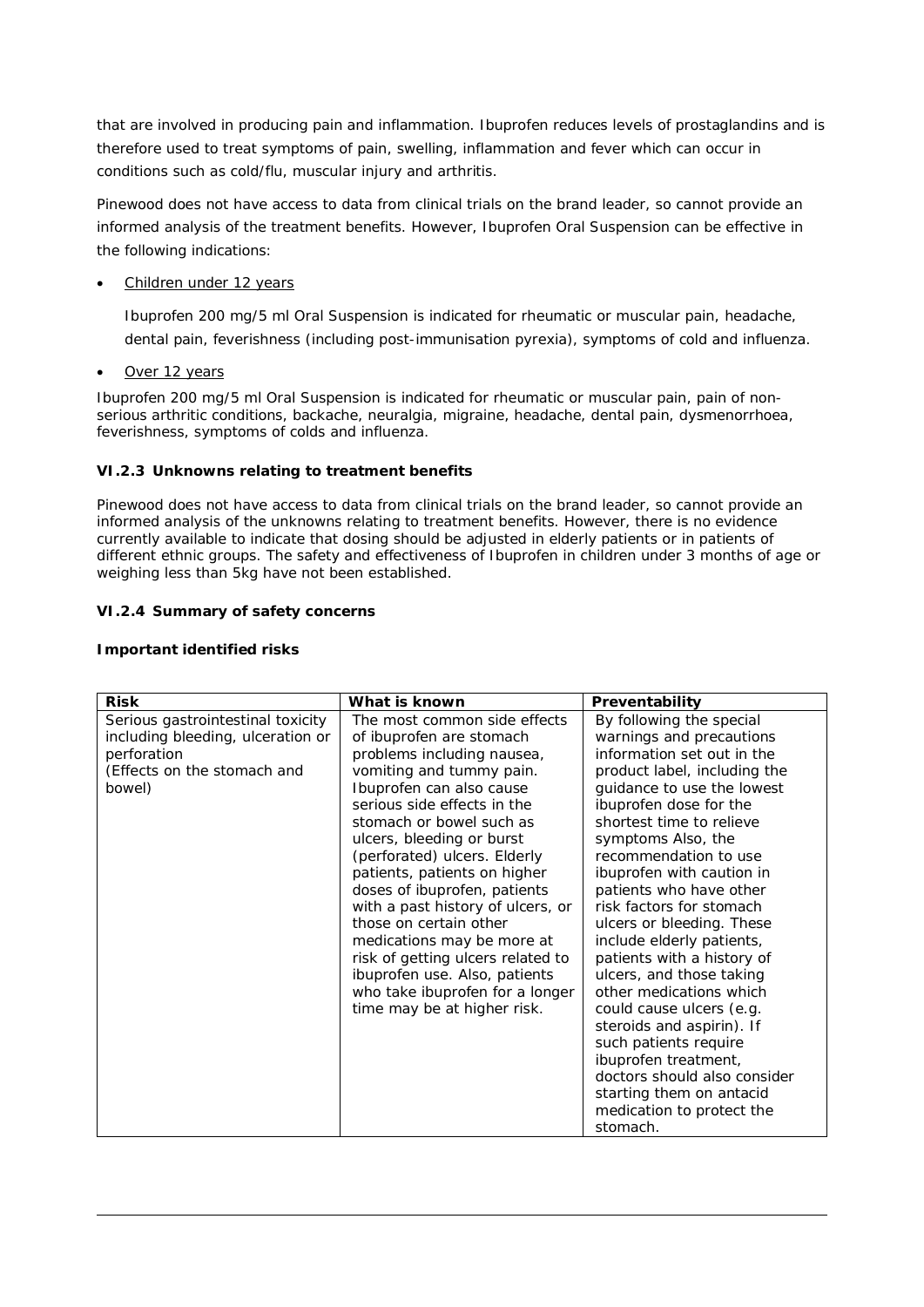| <b>Risk</b>                                                                                                                                                | What is known                                                                                                                                                                                                                                                                                                                                                                                                                                                                                                                                                                                                                                                                                                                                                                                                                                                           | Preventability                                                                                                                                                                                                                                                                                                                                                                                 |
|------------------------------------------------------------------------------------------------------------------------------------------------------------|-------------------------------------------------------------------------------------------------------------------------------------------------------------------------------------------------------------------------------------------------------------------------------------------------------------------------------------------------------------------------------------------------------------------------------------------------------------------------------------------------------------------------------------------------------------------------------------------------------------------------------------------------------------------------------------------------------------------------------------------------------------------------------------------------------------------------------------------------------------------------|------------------------------------------------------------------------------------------------------------------------------------------------------------------------------------------------------------------------------------------------------------------------------------------------------------------------------------------------------------------------------------------------|
| Hypersensitivity reactions<br>including anaphylaxis<br>(Allergic type reactions)                                                                           | Ibuprofen may cause an<br>allergic (hypersensitivity)<br>reaction in some patients.<br>Patients may get a skin rash,<br>itchy skin, and hives. In rare<br>cases, patients may experience<br>severe allergic reactions to<br>ibuprofen, and develop<br>swelling of their tongue,<br>throat, lips and face, problems<br>with breathing, palpitations<br>(fast heart rate) and a fall in<br>blood pressure which could be<br>life-threatening. Some patients<br>may be more at risk of these<br>side effects, including patients<br>with a history of allergy,                                                                                                                                                                                                                                                                                                             | By following the warnings<br>and precautions information<br>provided in the product<br>label. The label specifies<br>that ibuprofen should not be<br>used in patients who have a<br>known history of sensitivity<br>to ibuprofen, and those with<br>a history of asthma or rash<br>brought on by aspirin, or<br>other non-steroidal anti-<br>inflammatory drugs<br>(NSAIDs) such as ibuprofen. |
| Bronchospasm in patients with<br>a history of bronchial asthma or<br>allergic disease<br>(Narrowing of the lung airways<br>causing breathing difficulties) | eczema, hayfever or asthma.<br>Ibuprofen may cause a<br>worsening of asthma in some<br>patients, particularly those who<br>have poorly controlled asthma,<br>or who are sensitive to aspirin<br>and other non-steroidal anti-<br>inflammatory drugs (NSAIDs).<br>These patients may develop a<br>narrowing of their airways<br>(bronchospasm) and difficulty<br>breathing with cough and<br>wheeze.<br>Ibuprofen works to relieve pain<br>and fever by blocking and<br>enzyme in the body called<br>cyclooxygenase (COX), and<br>thereby reducing the levels of<br>chemicals called prostaglandins<br>in the body. However, by doing<br>this, levels of another chemical<br>called leukotrienes are<br>increased at the same time. It<br>is thought that this increase in<br>the amount of leukotrienes is<br>responsible for producing<br>asthma and allergic effects. | The product label specifies<br>that the use of ibuprofen<br>should be avoided in<br>patients with a history of<br>asthma brought on by<br>aspirin, or other non-<br>steroidal anti-inflammatory<br>drugs (NSAIDs) similar to<br>ibuprofen. Additional<br>warning and precautions<br>related to the risk of<br>asthma attacks brought on<br>by ibuprofen is provided in<br>the product label.   |
| Cardio-renal effects<br>(hypertension, oedema)<br>[High blood pressure and water<br>retention in the body]                                                 | Ibuprofen and other non-<br>steroidal anti-inflammatory<br>drugs (NSAIDs) are linked to<br>an increased risk of high blood<br>pressure (hypertension), heart<br>failure and fluid retention in<br>the body. Also, ibuprofen may<br>make blood pressure-lowering<br>medications less effective in<br>treating high blood pressure.<br>Therefore the use of ibuprofen<br>could make high blood<br>pressure worse. High risk<br>patients include those with a<br>previous history of heart<br>failure, patients with high                                                                                                                                                                                                                                                                                                                                                  | Special warnings and<br>precautions information is<br>provided in the product<br>label. Caution is advised<br>when using ibuprofen in<br>patients with a history of<br>heart disease, heart failure<br>or kidney (renal) failure.                                                                                                                                                              |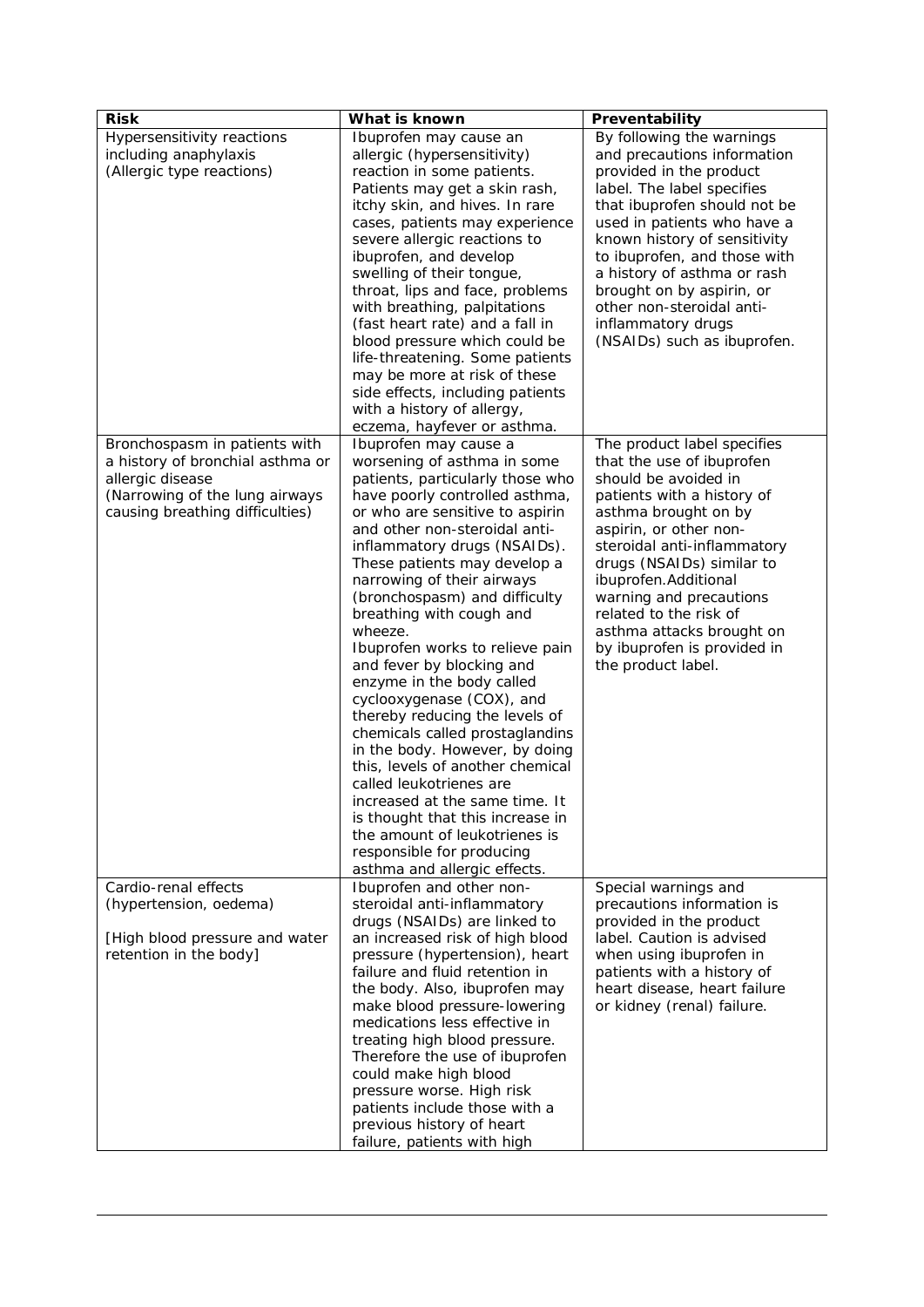| <b>Risk</b>                                                                                                                                                           | What is known                                                                                                                                                                                                                                                                                                                                                                                                                                                                                                                                                                                                                                                                                                                                                                           | Preventability                                                                                                                                                                                                                                                                   |
|-----------------------------------------------------------------------------------------------------------------------------------------------------------------------|-----------------------------------------------------------------------------------------------------------------------------------------------------------------------------------------------------------------------------------------------------------------------------------------------------------------------------------------------------------------------------------------------------------------------------------------------------------------------------------------------------------------------------------------------------------------------------------------------------------------------------------------------------------------------------------------------------------------------------------------------------------------------------------------|----------------------------------------------------------------------------------------------------------------------------------------------------------------------------------------------------------------------------------------------------------------------------------|
|                                                                                                                                                                       | blood pressure, diabetics and<br>elderly patients.                                                                                                                                                                                                                                                                                                                                                                                                                                                                                                                                                                                                                                                                                                                                      |                                                                                                                                                                                                                                                                                  |
| Use during third trimester of<br>pregnancy (including risk of<br>premature closure of patent<br>ductus arteriosus, delayed<br>labour, increased bleeding<br>tendency) | Ibuprofen and other non-<br>steroidal anti-inflammatory<br>drugs (NSAIDs) may cause<br>damage such as kidney<br>problems in the unborn baby if<br>used during the third trimester<br>of pregnancy. The onset of<br>labour may be delayed and<br>duration of labour increased<br>with an increased risk of<br>bleeding in both mother and<br>child.                                                                                                                                                                                                                                                                                                                                                                                                                                      | Information and warning on<br>ibuprofen exposure in in the<br>later stages of pregnancy is<br>discussed in the product<br>label and patient<br>information leaflet. The<br>product label states that<br>ibuprofen should not be<br>taken in the third trimester<br>of pregnancy. |
| Hepatic disorders<br>(Abnormal liver function)                                                                                                                        | Abnormal liver function has<br>been reported very rarely with<br>ibuprofen.                                                                                                                                                                                                                                                                                                                                                                                                                                                                                                                                                                                                                                                                                                             | There are warnings and<br>precautions provided in the<br>product label and the<br>patient information leaflet<br>and insert. Caution is<br>advised when using<br>ibuprofen in patient with<br>liver problems, and should<br>not be used in severe liver<br>failure.              |
| Renal disorders<br>(Abnormal kidney function)                                                                                                                         | Kidney function may get worse<br>as a result of ibuprofen<br>treatment. Ibuprofen works to<br>relieve pain and fever by<br>blocking the cyclooxygenase<br>(COX) enzyme, and reducing<br>the levels of chemicals called<br>prostaglandins in the body.<br>Prostaglandins are thought to<br>play an important role in<br>helping to maintain enough<br>blood flow to the kidneys.<br>Ibuprofen causes a reduction in<br>prostaglandin levels, and<br>therefore kidneys do not<br>receive adequate blood flow<br>and this leads to worsening in<br>the function of the kidneys and<br>possibly reduced production of<br>urine. Ibuprofen may also have<br>a direct toxic damaging effect<br>on the kidneys causing tissue<br>inflammation (nephritis) or<br>tissue destruction (necrosis). | Special warnings and<br>precautions information is<br>provided in the product<br>label. Caution is advised<br>when using ibuprofen in<br>patients with preexisting<br>renal problems. Ibuprofen<br>should not be used in<br>severe renal failure.                                |
| Serious skin reactions                                                                                                                                                | Ibuprofen can very rarely<br>cause severe skin reactions<br>which could be life-threatening<br>or even result in death. These<br>skin reactions include Stevens-<br>Johnson syndrome (SJS) and<br>toxic epidermal necrolysis<br>(TEN) which present as fever<br>and blistering rash and<br>ulceration affecting the skin,<br>mouth, lips and eyes. Such<br>reactions are thought to arise                                                                                                                                                                                                                                                                                                                                                                                               | Warnings and precautions<br>information about severe<br>skin reactions are set out in<br>the product label.                                                                                                                                                                      |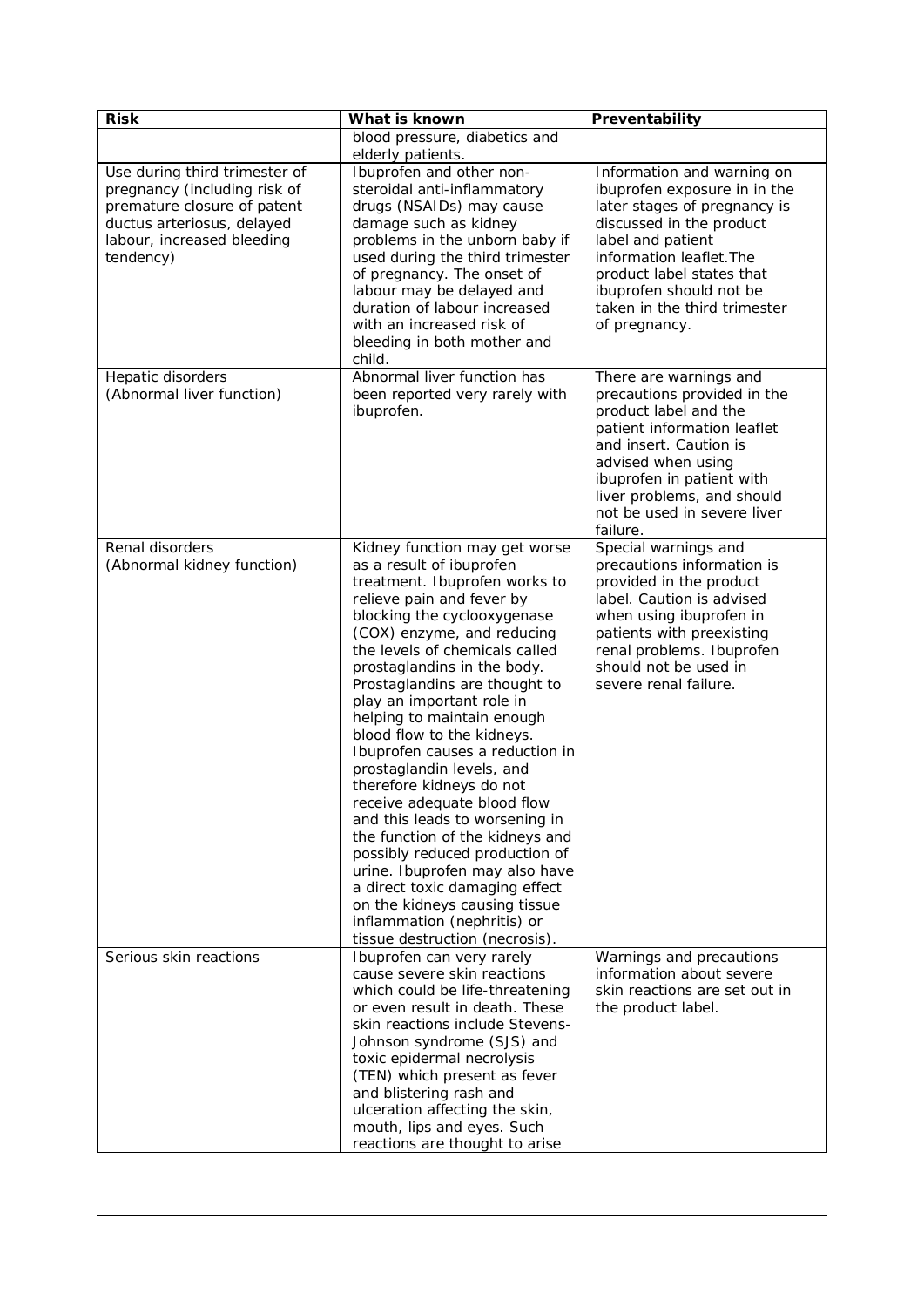| <b>Risk</b>                                                                                              | What is known                                                                                                                                                                                                                                                                                                                                                                                                         | Preventability                                                                                                                                                                                                                                                                                                                |
|----------------------------------------------------------------------------------------------------------|-----------------------------------------------------------------------------------------------------------------------------------------------------------------------------------------------------------------------------------------------------------------------------------------------------------------------------------------------------------------------------------------------------------------------|-------------------------------------------------------------------------------------------------------------------------------------------------------------------------------------------------------------------------------------------------------------------------------------------------------------------------------|
|                                                                                                          | as a result of the activation of<br>the immune system when the<br>patient is exposed to the drug.<br>The risk of severe skin<br>reactions with ibuprofen<br>treatment is higher for older<br>patients, women, and those<br>just beginning treatment.<br>Typically, the symptoms of SJS<br>appear early after commencing<br>treatment, usually within the<br>first month of starting the<br>medication.                |                                                                                                                                                                                                                                                                                                                               |
| Interactions with<br>anticoagulants, methotrexate,<br>lithium, cardiac glycosides<br>(Drug interactions) | Ibuprofen can interact with a<br>number of different<br>medications and increase the<br>levels of these drugs in the<br>body making them toxic. Also<br>ibuprofen may directly affect<br>how well the blood clots, and<br>this could lead to an increased<br>risk of bleeding when ibuprofen<br>is used together with other<br>drugs which impair blood<br>clotting (anticoagulants) such<br>as warfarin and heparin. | Warnings regarding the<br>interaction between<br>ibuprofen and<br>anticoagulants and<br>antiplatelet drugs are<br>provided in the product<br>label.<br>The drug-drug interaction<br>section 4.5 of the Ibuprofen<br>product label discusses all<br>various medications which<br>could potentially interact<br>with ibuprofen. |

## **Important potential risks**

| <b>Risk</b>                                                                                                                                                                                    | What is known (Including reason why it is considered a<br>potential risk)                                                                                                                                                                                                                                                                                                                                                                                                                                                             |
|------------------------------------------------------------------------------------------------------------------------------------------------------------------------------------------------|---------------------------------------------------------------------------------------------------------------------------------------------------------------------------------------------------------------------------------------------------------------------------------------------------------------------------------------------------------------------------------------------------------------------------------------------------------------------------------------------------------------------------------------|
| Arterial thrombotic events (e.g.<br>myocardial infarction, stroke)                                                                                                                             | Clinical trial and epidemiological data suggest that use of<br>ibuprofen, particularly at high doses (2400mg daily) and in long-<br>term treatment may be associated with a small increased risk of                                                                                                                                                                                                                                                                                                                                   |
| [Blood clots resulting in heart<br>attacks, strokes etc.]                                                                                                                                      | blood clots resulting in, for example, heart attack or stroke.<br>Overall, there is not enough evidence to suggest that low dose<br>ibuprofen (e.g. less than 1200mg daily) is associated with an<br>increased risk of such events. The risks of heart attack and<br>stroke are related to how long ibuprofen is used for and the<br>dosage. High risk patients include those with a history of a<br>previous heart attack, or stroke, elderly people, diabetic patients<br>and smokers.                                              |
| Impaired female fertility<br>(Reduced ability to conceive)                                                                                                                                     | Ibuprofen works to relieve pain and fever by blocking the<br>cyclooxygenase (COX) enzyme, thereby reducing the synthesis<br>and blood levels of chemicals called prostaglandins in the body.<br>In animals, administration of similar drugs which lower blood<br>levels of prostaglandins has been shown to impair pregnancy and<br>cause miscarriage. Therefore, the use of ibuprofen may reduce<br>fertility and is not recommended in women attempting to<br>conceive.                                                             |
| Increased risk of aseptic<br>meningitis in patients with<br>systemic lupus erythematosus<br>and mixed connective tissue<br>disease<br>(Inflammation of the brain<br>membranes caused by drugs) | Aseptic meningitis is an inflammation of the protective<br>membranes or linings that surround the brain and spinal cord<br>which is not caused by a bacterial or viral infection. Rather the<br>meningitis is related to drug treatment. Drug-induced aseptic<br>meningitis caused by ibuprofen is very rare. It is believed to be<br>linked to the increased immune system sensitivity to ibuprofen<br>(drug hypersensitivity). Drug- induced aseptic meningitis is more<br>common in patients with a history of autoimmune disease, |